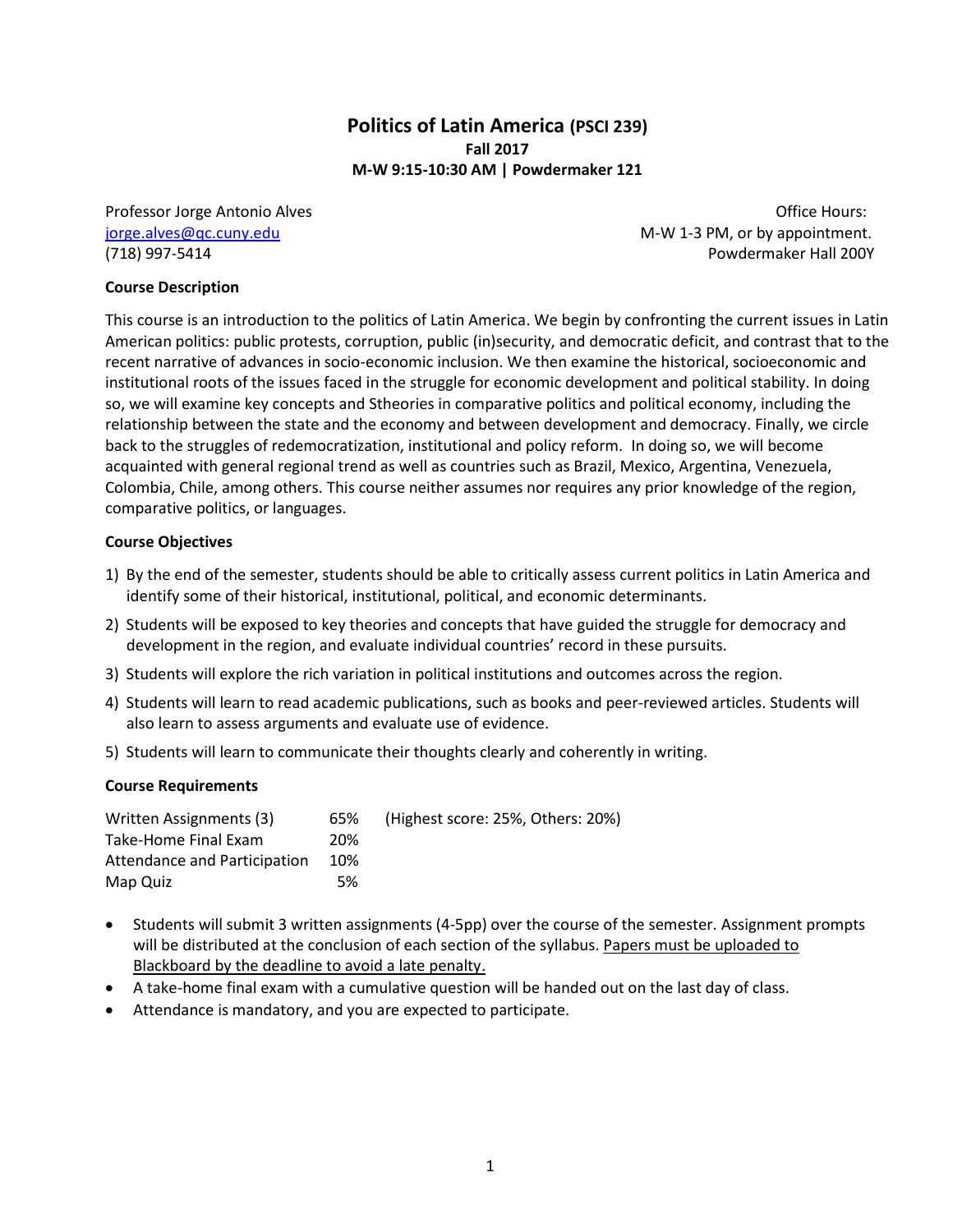# **Readings**

There are no books to purchase for this class. Course readings are available in the course's Blackboard website. All students are required to obtain access to Blackboard and check it regularly for announcements. You can login to Blackboard through the CUNY main page: http://www.cuny.edu.

Students are expected to complete readings before the scheduled class and to come prepared to participate actively in class discussion. Be prepared to summarize the main points in the readings to your peers*.* Of course, it is ok if you do not understand something; in those cases, bring good questions.

# **Missed Exams and Late Assignments**

Students may use up to two days grace period for any one paper, no questions asked. If by the end of the twoday period, you have not turned in your paper, you must meet with me in person to set a plan for completing the assignment. Work must be made-up within two weeks to be considered. Quizzes cannot be made up.

### **Grading and Appeals**

There is no grading curve in this class. Consequently, it is possible that every single student could earn an A+. I value transparency in grading, and am cognizant of the possibility of mistakes. I will gladly discuss grading with students, but will do so only in person, during office hours or by appointment.

Students with disabilities needing academic accommodation should register with and provide documentation to the Office of Special Services, located in 111 Frese Hall by the first week of class. OSS will provide you with a letter for you to bring to me indicating the necessary accommodations.

# **Academic Honesty**

Academic dishonesty, including plagiarism, purchasing papers, and/or cheating in exams, will be sanctioned according the [CUNY's Academic Integrity Policy](https://www.cuny.edu/about/administration/offices/la/Academic_Integrity_Policy.pdf). If you use any major idea or more than three words in a row, you should cite the source. If you need help with your writing, visi[t http://writingatqueens.org/.](http://writingatqueens.org/)

# **Electronic Devices**

Recent studies find that the use of laptops and tablets in classroom settings reduces the ability of the users and fellow classmates to effectively learn, as evidenced by lower examination grades.<sup>1</sup> That said, you have the right to use these devices to take notes and/or access readings. Students found to be using their laptop or tablet for any other reason will be deducted 10% of their participation grade for the semester. Furthermore, if you are using a laptop or tablet, I will call on you first during class discussions. Cell phone use (either voice or text) during class is, of course, strictly prohibited. The same applies to headphones.

#### **One Last Caveat**

l

I consider this syllabus to be a contract between you and me that lays out expectations for both of us. I will do my best to keep changes to a minimum. I do, however, withhold the right to make changes throughout the course of the semester to adapt it to our needs. Whenever possible, I will include the class in the decision. In doubt, I will always err on the side of *lightening* the load to students.

<sup>1</sup> See Sana et al. "[Laptop Multitasking Hinders Classroom Learning for Both Users and Nearby Peers.](http://www.sciencedirect.com/science/article/pii/S0360131512002254)" *Computers and Education* Vol. 62 (2013): 24-31.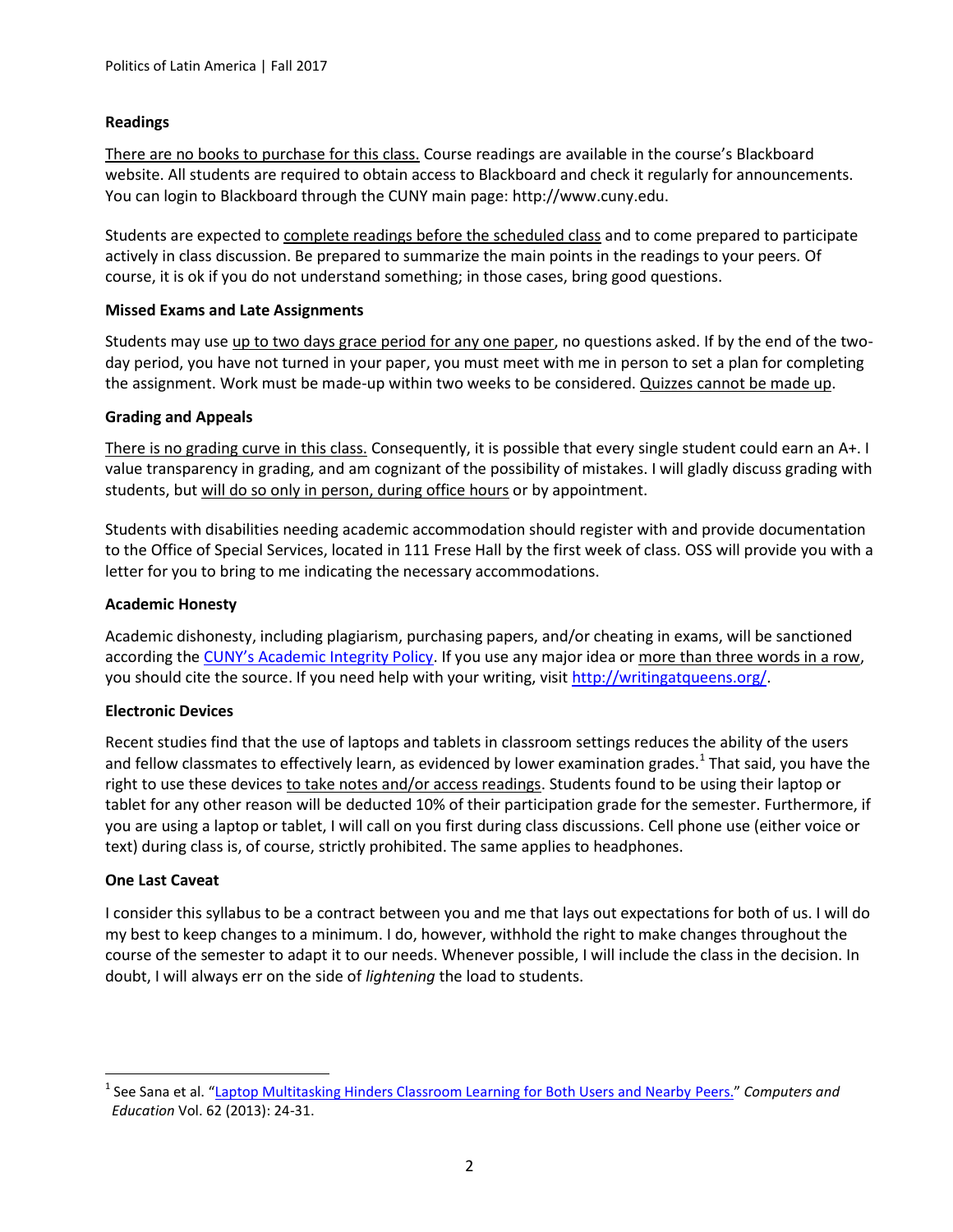### **General Advice**

Succeeding in this course is a direct product of your own effort. Here are some general tips:

- *Do the reading.* Lectures are not a substitute for the readings. Readings provide depth and nuance to the topics we study and are chance for you to actively participate in your own learning.
- *Read critically*: Focus on the big picture to glean the main arguments in the texts. Think about the logic of the arguments and draw linkages and contrasts among the texts. This is a course about *comparative*  politics, so think comparatively.
- *Come to class*. Lectures will break down and highlight the main take-home points in the readings. At the same time, lectures go beyond the readings and help you make broader connections.
- *Participate*. Don't be passive receivers of information. Be active in your own education. Feel free to interrupt me with questions or comments. Don't let me move on to another topic if you are not ready.
- *Be respectful*. Especially to each other, but also to me. This includes keeping a civil tone during class discussions and listening attentively when your peers speak.
- *Enjoy yourself.* College is fun. Remember to stop and smell the roses.

### **Course Schedule:**

### **1. Contemporary Latin America**

- Aug 28 (Mon) Course Introduction
- Aug 30 (Wed) Why Are Latin Americans Protesting?

Siavelis, Peter M. ["Chile's Student Protests: The Original Sin of Educational Policy.](http://revista.drclas.harvard.edu/book/chiles-student-protests)" *ReVista: Harvard Review of Latin America.* Fall 2012.

Baiocchi, Gianpaolo, and Ana Claudia Teixeira. 2013. "Pardon the Inconvenience, We Are [Changing the Country](http://bostonreview.net/blog/pardon-inconvenience-we-are-changing-country)." *Boston Review*, June 26.

Glickhouse, Rachel. 2014. ["Why Brazil's Protests Didn't Translate into Change at the Ballot](http://qz.com/278217/why-brazils-protests-didnt-translate-into-change-at-the-ballot-box/)  [Box.](http://qz.com/278217/why-brazils-protests-didnt-translate-into-change-at-the-ballot-box/)" *Quartz*, October 9.

Neuman, William. 2014. "[In Venezuela, Protest Ranks Grow Broader.](http://www.nytimes.com/2014/02/25/world/americas/in-venezuela-middle-class-joins-protests.html)" *The New York Times*, February 24.

- Sep 04 (Mon) --No Class--
- Sep 6 (Wed) Crisis in Brazil: Impeachments and Institutional Instability

Londoño, Ernesto. 2017. "Brazilian Lawmakers Reject Bribery Prosecution of President Michel [Temer.](https://www.nytimes.com/2017/08/02/world/americas/brazil-michel-temer-corruption-charges.html)" *The New York Times*, August 2.

Healy, Meg and Luisa Leme. 2017. "[Update: Brazil's Congress Eyes Reforms ahead of the 2018](http://www.as-coa.org/articles/update-brazils-congress-eyes-reforms-ahead-2018-elections)  [Elections.](http://www.as-coa.org/articles/update-brazils-congress-eyes-reforms-ahead-2018-elections)" AS/COA.org, August 17.

Pérez-Liñán, Aníbal and John Polga-Hecimovich. 2016. "[Explaining Military Coups and](http://www.tandfonline.com/eprint/riqdNId3UFvVWvPd2Xkv/full)  [Impeachments in Latin America.](http://www.tandfonline.com/eprint/riqdNId3UFvVWvPd2Xkv/full)" *Democratization*, 24(5): 839-858.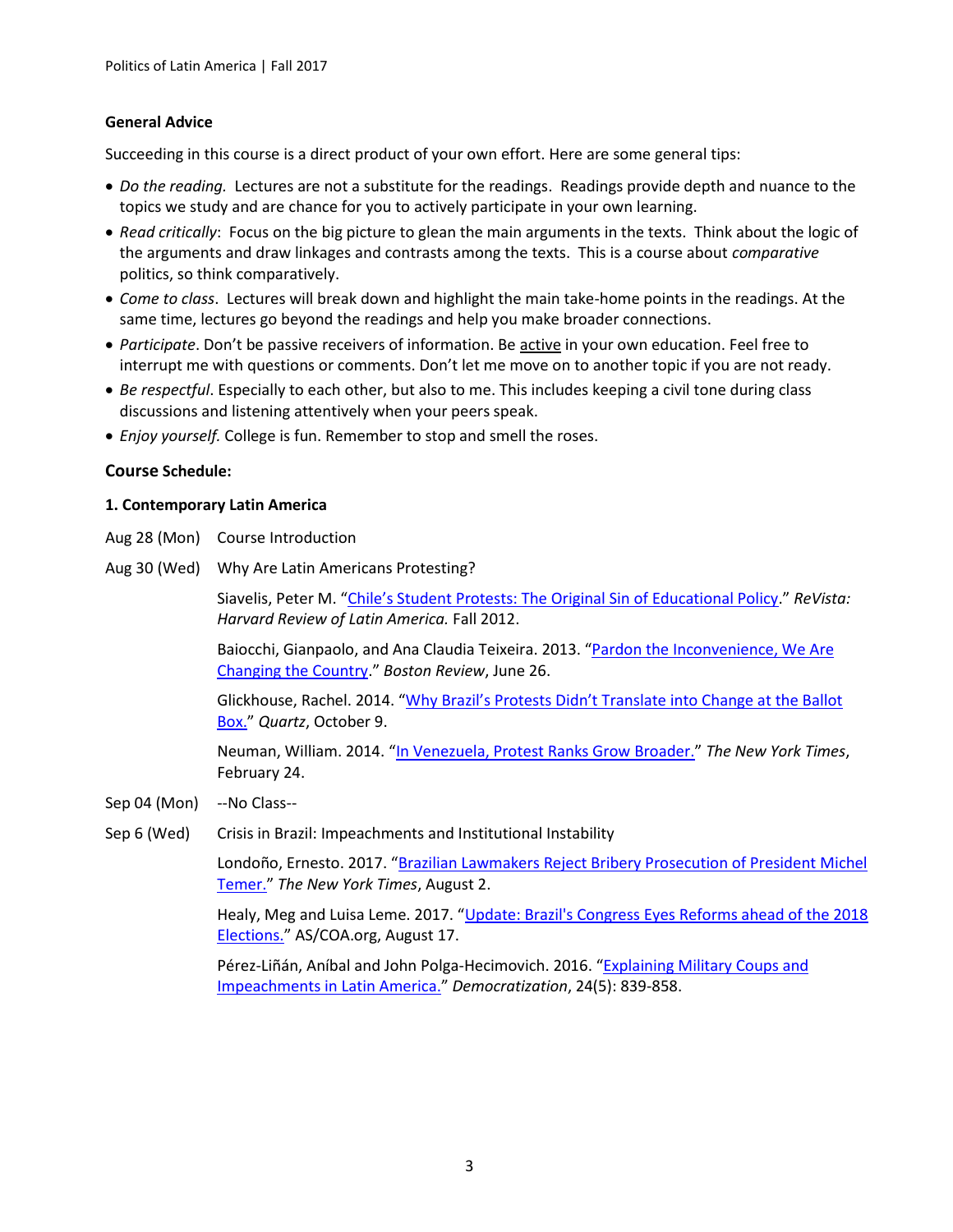#### Sep 11 (Mon) Is It Corruption?

Morris, Stephen D., and Charles H. Blake, Eds. 2012. *Corruption and Politics in Latin America: National and Regional Dynamics.* Boulder, CO: Lynne Rienner. Ch. 1, pp. 1-27.

Winter, Brian. 2016. "The Ama[zing Case that Proved Latin America's Crackdown on Corruption](http://americasquarterly.org/content/amazing-case-proved-latin-americas-crackdown-corruption-real)  [Is For Real](http://americasquarterly.org/content/amazing-case-proved-latin-americas-crackdown-corruption-real)." *Americas Quarterly*, 10 (1).

Hochstetler, Kathryn. 2017. "[Odebrecht in the Amazon: comparing responses to corruption in](http://blogs.lse.ac.uk/latamcaribbean/2017/05/18/odebrecht-in-the-amazon-comparing-responses-to-corruption-in-latin-america/)  [Latin America.](http://blogs.lse.ac.uk/latamcaribbean/2017/05/18/odebrecht-in-the-amazon-comparing-responses-to-corruption-in-latin-america/)" LSE Latin American and Caribbean blog, May 18.

Sep 13 (Wed) Is It the (Global) Economy?

Campello, Daniela and Cesar Zucco Jr. 2015. "Presidential Success and the World Economy." *Journal of Politics*, 78(2): 589-602.

Talvi, Ernesto. 2016. ["Understanding Latin America's New Political Paradigm.](https://www.project-syndicate.org/commentary/latin-america-political-economic-history-by-ernesto-talvi-2016-10)" *ProjectSyndicate.org*.

Sep 18 (Mon) Crisis in Venezuela - Skype session with Prof. Javier Corrales (Amherst College)

Corrales, Javier. 2015. ["Don't Blame It On Oil."](http://foreignpolicy.com/2015/05/07/dont-blame-it-on-the-oil-venezuela-caracas-maduro/) *Foreign Policy*, May 7.

Casey, Nicholas and Patricia Torres. 2016. "[Venezuela Drifts Into New Territory: Hunger,](http://www.nytimes.com/2016/05/28/world/americas/venezuela-economic-government-collapse.html)  [Blackouts and Government Shutdown](http://www.nytimes.com/2016/05/28/world/americas/venezuela-economic-government-collapse.html)." *The New York Times*, May 28.

Sonneland, Holly K. 2017. "Update: What to Know a[bout Venezuela's Escalating Turmoil."](http://www.as-coa.org/articles/update-what-know-about-venezuelas-escalating-turmoil) AS/COA.org, August 2.

- Sep 20 (Wed) --No Class--
- Sep 25 (Mon) Clientelism

Auyero, Javier. 2000. "The Logic of Clientelism in Argentina: an Ethnographic Account." *Latin American Research Review* (35(3): 55-81.

Sep 27 (Wed) Public Security

Bergman, Marcelo, and Laurence Whitehead, Eds. 2009. *Criminality, Public Security, and the Challenges to Democracy in Latin America.* Notre Dame: Univ. of Notre Dame Press. pp.1-22.

Cruz, José Miguel. 2011. "Criminal Violence and Democratization in Central America: The Survival of the Violent State." *Latin American Politics and Society*, 53(4): 1-33.

Muggah, Robert and Nathalie Alvarado. 2016. "[Latin America Could Cut Its Murder Rate By 50](http://www.americasquarterly.org/content/latin-america-could-cut-its-murder-rate-50-percent-heres-how)  [Percent. Here's How."](http://www.americasquarterly.org/content/latin-america-could-cut-its-murder-rate-50-percent-heres-how) *Americas Quarterly,* October 4.

#### **2. Flashback: From Oligarchy to Mass Politics to Authoritarianism**

Oct 02 (Mon) Colonial History

Skidmore, Thomas E., Peter H. Smith, and James N. Green. 2010. *Modern Latin America*, *Seventh Edition*. Ch.2, "The Colonial Foundations."

Oct 4 (Wed) From Oligarchy to Populist Democracy

Hellinger, pp.140-153, 159-164.

Edwards, Sebastian. 2010. *Left Behind: Latin America and the False Promise of Populism.* Chicago: University of Chicago Press. pp. 167-170.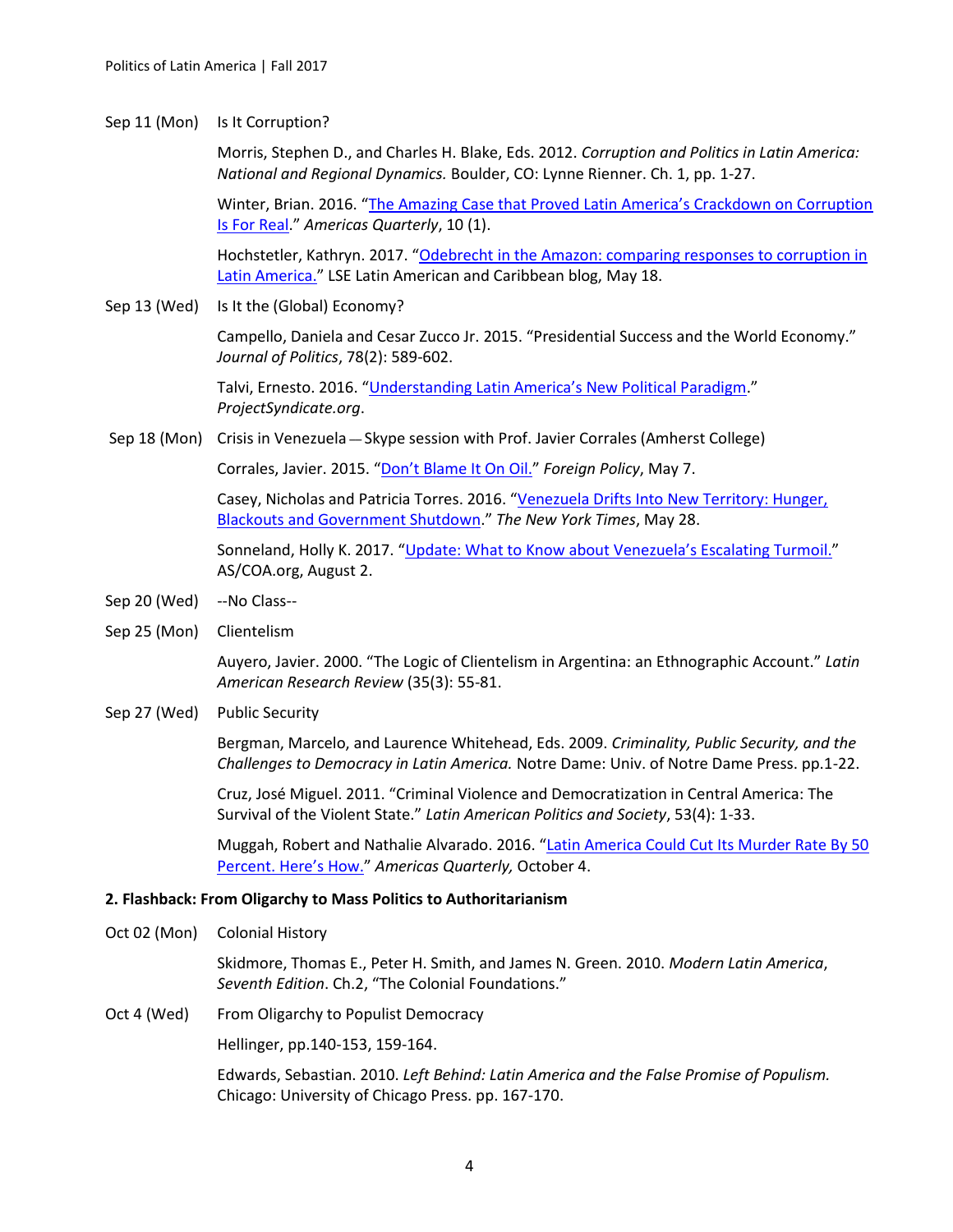- Oct 9 (Mon) --No Class--
- Oct 11 (Wed) Revolutions in Mexico and Cuba

Hellinger, Ch. 11

Oct 16 (Mon) Institutionalized Corporatism in Mexico

Stevens, Evelyn P. 1977. Mexico's PRI: The Institutionalization of Corporatism? In James M. Malloy, Ed, *Authoritarianism and Corporatism in Latin America.* Pittsburgh: University of Pittsburgh Press. pp. 227-258.

Oct 18 (Wed) Democratic Breakdown

Hellinger, Ch. 7

Oct 23 (Mon) Military in Politics

Collier, David. 1979. "Overview of the Bureaucratic Authoritarian Model." In David Collier, Ed., *The New Authoritarianism in Latin America.* Princeton: Princeton University Press. pp. 19-32

Smith, Peter H. 2012. *Democracy in Latin America: Political Change in Comparative Perspective*, *Second Edition*. Ch.3.

Oct 25 (Wed) Transitions to Democracy Hellinger, Ch. 9

#### **3. State and Market Reforms Under New Democracies**

| Oct 30 (Mon)  | <b>Building Institutions: Electoral Rules &amp; Political Parties</b>                                                                                                                |  |  |
|---------------|--------------------------------------------------------------------------------------------------------------------------------------------------------------------------------------|--|--|
|               | Mainwaring, Scott. 1998. "Party Systems in the Third Wave." Journal of Democracy, 9(3): 67-81.                                                                                       |  |  |
|               | Lloyd, Ryan and Carlos Oliveira. 2016. "How Brazil's Electoral System Led the Country Into<br>Political Crisis." Washington Post - Monkey Cage, May 25.                              |  |  |
| Nov 1 (Wed)   | Building Institutions: The Perils of Presidentialism                                                                                                                                 |  |  |
|               | Smith, Peter H. 2012. Democracy in Latin America: Political Change in Comparative<br>Perspective, Second Edition. Ch.5.                                                              |  |  |
|               | O'Donnell, Guillermo. 1994. "Delegative Democracy." Journal of Democracy, 5(1): 55-69.                                                                                               |  |  |
| Nov 6 (Mon)   | <b>Neoliberal Reforms</b>                                                                                                                                                            |  |  |
|               | Kingstone, Peter. 2011. The Political Economy of Latin America. New York: Routledge. pp. 45-54.                                                                                      |  |  |
|               | Weyland, Kurt. 1998. "Swallowing the Bitter Pill: Sources of Popular Support for Neoliberal<br>Reform in Latin America," Comparative Political Studies, 31-5 (October), pp. 539-568. |  |  |
| (Recommended) | Wang, Sam. 2016. "Examining the Effects of Dollarization on Ecuador." COHA.org.                                                                                                      |  |  |
| Nov 8 (Wed)   | The Backlash Against Neoliberalism & Rise of Identity Politics                                                                                                                       |  |  |
|               | Huber, Evelyne and Fred Solt. 2004. "Successes and Failures of Neoliberalism." Latin American<br>Research Review 39(3): 150-64.                                                      |  |  |
|               | Yashar, Deborah. 1999. "Democracy, Indigenous Movements, and the Postliberal Challenge in<br>Latin America." World Politics, 52(1): 76-104.                                          |  |  |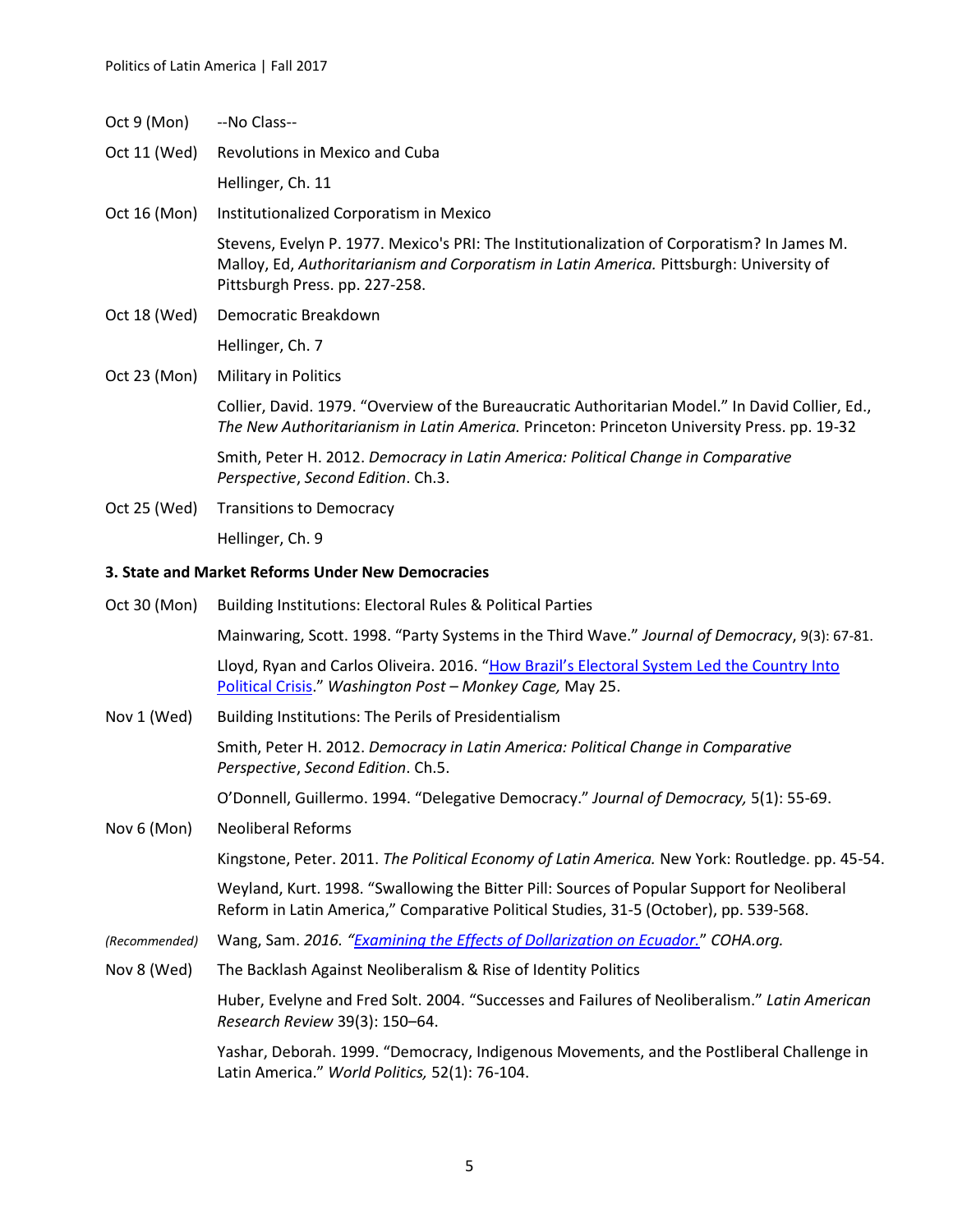Nov 13 (Mon) Addressing Human Rights

Sikkink, Kathryn, and Carrie Booth Walling. 2007. "The Impact of Human Rights Trials in Latin America." *Journal of Peace Research,* 44(4): 427-445.

#### **4. The Turn to the Left**

Nov 15 (Wed) Left Turn & Pragmatism in Brazil

Castañeda, Jorge G, and Marco A. Morales, Eds*.* 2008*. Leftovers: Tales of the Latin American Left*. New York: Rouletdge. pp.3-11

Hunter, Wendy. 2010. *The Transformation of the Worker's Party in Brazil, 1989-2009.* New York: Cambridge. Ch. 6.

Nov 20 (Mon) Leftist Populism? Venezuela, Argentina, Bolivia & Ecuador

Mazzuca, Sebastián L. 2013. "The Rise of Rentier Populism." *Journal of Democracy* 24(2): 108- 122.

Corrales, Javier, and Michael Penfold. 2011. *Dragon in the Tropics: Hugo Chávez and the Political Economy of Revolution in Venezuela.* Washington, DC: Brookings Institution Press. Ch. 2 (p. 14-46).

Toro, Francisco. 2017. ["As Socialist Venezuela Collapses, Socialist Bolivia Thrives. Here's Why](https://www.washingtonpost.com/amphtml/news/global-opinions/wp/2017/01/05/as-socialist-venezuela-collapses-socialist-bolivia-thrives-heres-why/)." *The Washington Post*, January 5.

Nov 22 (Wed) Taking Stock of the Left Turn

Lustig, Nora. 2015. "Most Unequal on Earth." *Finance and Development,* September: 16-18.

Touchton, Michael, Natasha Borges Sugiyama, and Brian Wampler. 2017. "Democracy at Work: Moving beyond elections to improve well-being." *American Political Science Review* 111(1): 68-82.

Cusak, Asa. 2017. "What the Left Must Learn f[rom Maduro's Failures in Venezuela."](https://www.theguardian.com/commentisfree/2017/aug/02/left-learn-maduros-failures-in-venezuela-bolivarian-revolution-chavismo) *The Guardian*, August 2.

Nov 27 (Mon) The Return of the Right

Blei, Daniela. 2016. "[Is the Latin American Left Dead?](https://newrepublic.com/article/132779/latin-american-left-dead)" *New Republic*, April 18.

Niedzwiecki, Sara and Jennifer Pribble. 2017. "Social Policies and Center-Right Governments in Argentina and Chile." *Latin American Politics and Society* 59(3): 72-97.

Perera, Fabiana. 2017. ["In Ecuador's Extremely Tight Election, the Left Defied the Odds."](https://www.washingtonpost.com/news/monkey-cage/wp/2017/04/04/in-ecuadors-extremely-tight-election-the-left-defied-the-odds/) *Washington Post – Monkey Cage*, April 4.